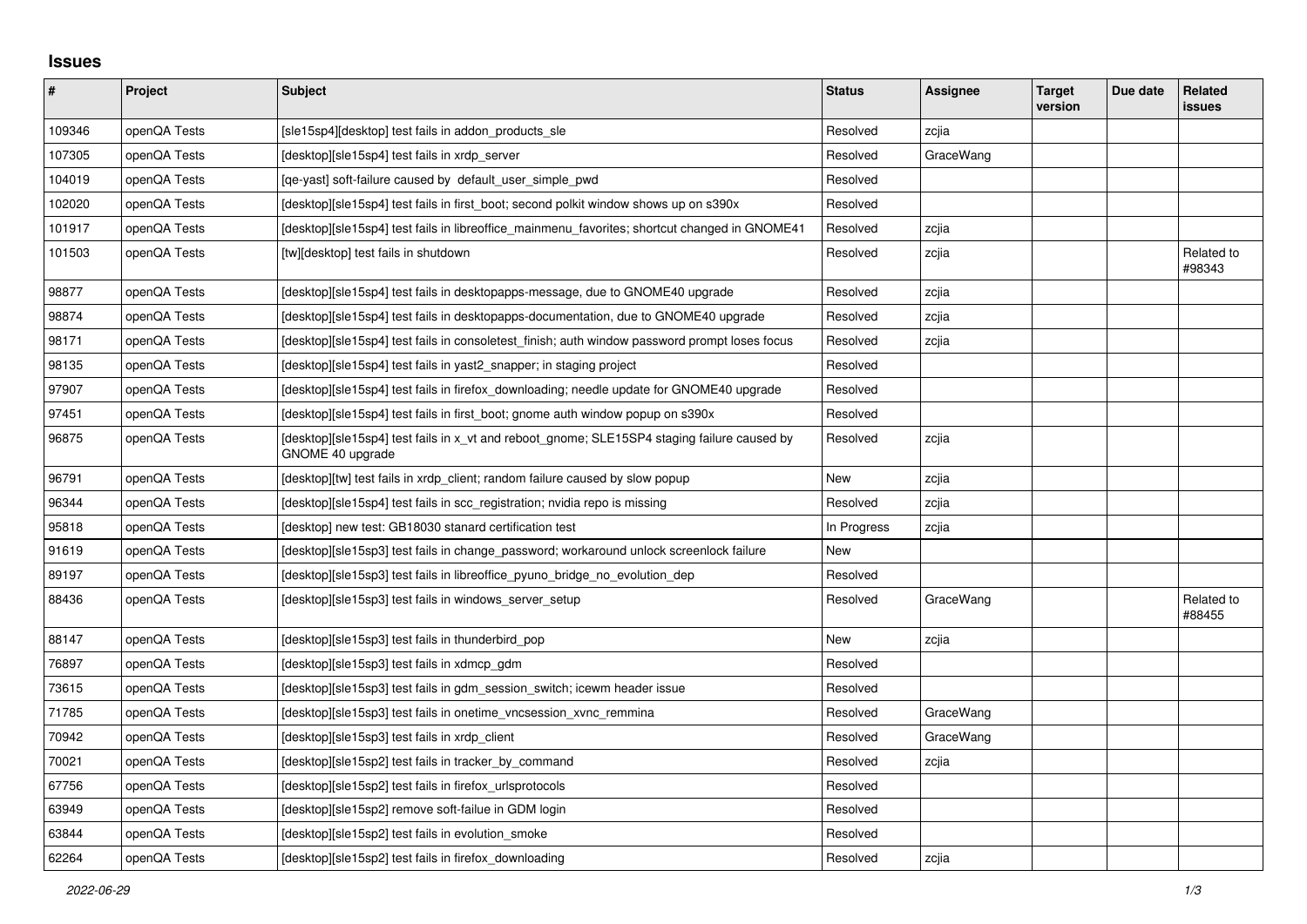| $\vert$ # | Project        | <b>Subject</b>                                                                         | <b>Status</b> | Assignee | <b>Target</b><br>version | Due date | Related<br><b>issues</b>                                                                                                                                                |
|-----------|----------------|----------------------------------------------------------------------------------------|---------------|----------|--------------------------|----------|-------------------------------------------------------------------------------------------------------------------------------------------------------------------------|
| 60674     | openQA Tests   | [desktop][sle15sp2] fix desktopapps-message for GNOME-3.34                             | Resolved      |          |                          |          |                                                                                                                                                                         |
| 60671     | openQA Tests   | [desktop][sle15sp2] fix desktopapps-documentation for GNOME-3.34                       | Resolved      | zcjia    |                          |          |                                                                                                                                                                         |
| 60536     | openQA Tests   | [desktop][sle15sp2] test fails in application_starts_on_login                          | Resolved      |          |                          |          |                                                                                                                                                                         |
| 60530     | openQA Tests   | [desktop][sle15sp2] fix desktopapps-gnome for GNOME-3.34                               | Resolved      |          |                          |          |                                                                                                                                                                         |
| 60527     | openQA Tests   | [desktop][sle15sp2] fix desktopapps-firefox for GNOME-3.34                             | Resolved      |          |                          |          |                                                                                                                                                                         |
| 60524     | openQA Tests   | [desktop][sle15sp2] fix desktopapps-other for GNOME-3.34                               | Resolved      |          |                          |          |                                                                                                                                                                         |
| 60521     | openQA Tests   | [desktop][sle15sp2] tracker issue for GNOME-3.34 upgrade                               | Resolved      |          |                          |          |                                                                                                                                                                         |
| 60335     | openQA Tests   | [desktop][sle15sp2] test fails in reboot gnome                                         | Resolved      | okurz    |                          |          | Related to<br>#60332                                                                                                                                                    |
| 60332     | openQA Tests   | [desktop][sle15sp2] test fails in first_boot                                           | Resolved      | okurz    |                          |          | Related to<br>#60335                                                                                                                                                    |
| 60062     | openQA Tests   | [desktop][tw] test fails in libreoffice_recent_documents                               | Resolved      | zcjia    |                          |          |                                                                                                                                                                         |
| 59073     | openQA Tests   | [desktop][sle12sp5] test fails in zypper_lifecycle                                     | Resolved      |          |                          |          |                                                                                                                                                                         |
| 58118     | openQA Tests   | [desktop][sle12sp5] test fails in libreoffice pyuno bridge                             | Resolved      | zcjia    |                          |          |                                                                                                                                                                         |
| 57812     | openQA Tests   | [desktop][sle12sp5] no need to publish hdd image in test "cryptlvm"                    | Resolved      |          |                          |          |                                                                                                                                                                         |
| 57080     | openQA Tests   | [desktop][tw] new testcase for flatpak integration in gnome/firefox                    | New           |          |                          |          |                                                                                                                                                                         |
| 56402     | openQA Tests   | [desktop][sle12sp5] test fails in evolution smoke                                      | Resolved      |          |                          |          |                                                                                                                                                                         |
| 55196     | openQA Tests   | [sle12sp5][desktop] test fails in scc_registration                                     | Resolved      |          |                          |          |                                                                                                                                                                         |
| 55046     | openQA Tests   | [sle12sp5][desktop] test fails in boot_to_snapshot                                     | Resolved      |          |                          |          |                                                                                                                                                                         |
| 54947     | openQA Tests   | [sle12sp5][desktop] test fails in setup                                                | Resolved      |          |                          |          |                                                                                                                                                                         |
| 54902     | openQA Project | openQA on osd fails at "incomplete" status when uploading, "502 response: Proxy Error" | Resolved      | okurz    | Current<br>Sprint        |          | Related to<br>#54869,<br>Related to<br>#55628,<br>Related to<br>#112718,<br>Copied to<br>#55154,<br>Copied to<br>#55238,<br>Copied to<br>#55313,<br>Copied to<br>#55691 |
| 54887     | openQA Tests   | [desktop][tw] migrate testcase "desktopapps-message" from SLE15 to Tumbleweed          | In Progress   |          |                          |          |                                                                                                                                                                         |
| 54884     | openQA Tests   | [tw][desktop] migrate testcase "desktopapps-firefox" from SLE15 to Tumbleweed          | Resolved      | zcjia    |                          |          |                                                                                                                                                                         |
| 54725     | openQA Tests   | [desktop][sle12sp5] test fails in cryptlym                                             | Resolved      | riafarov |                          |          |                                                                                                                                                                         |